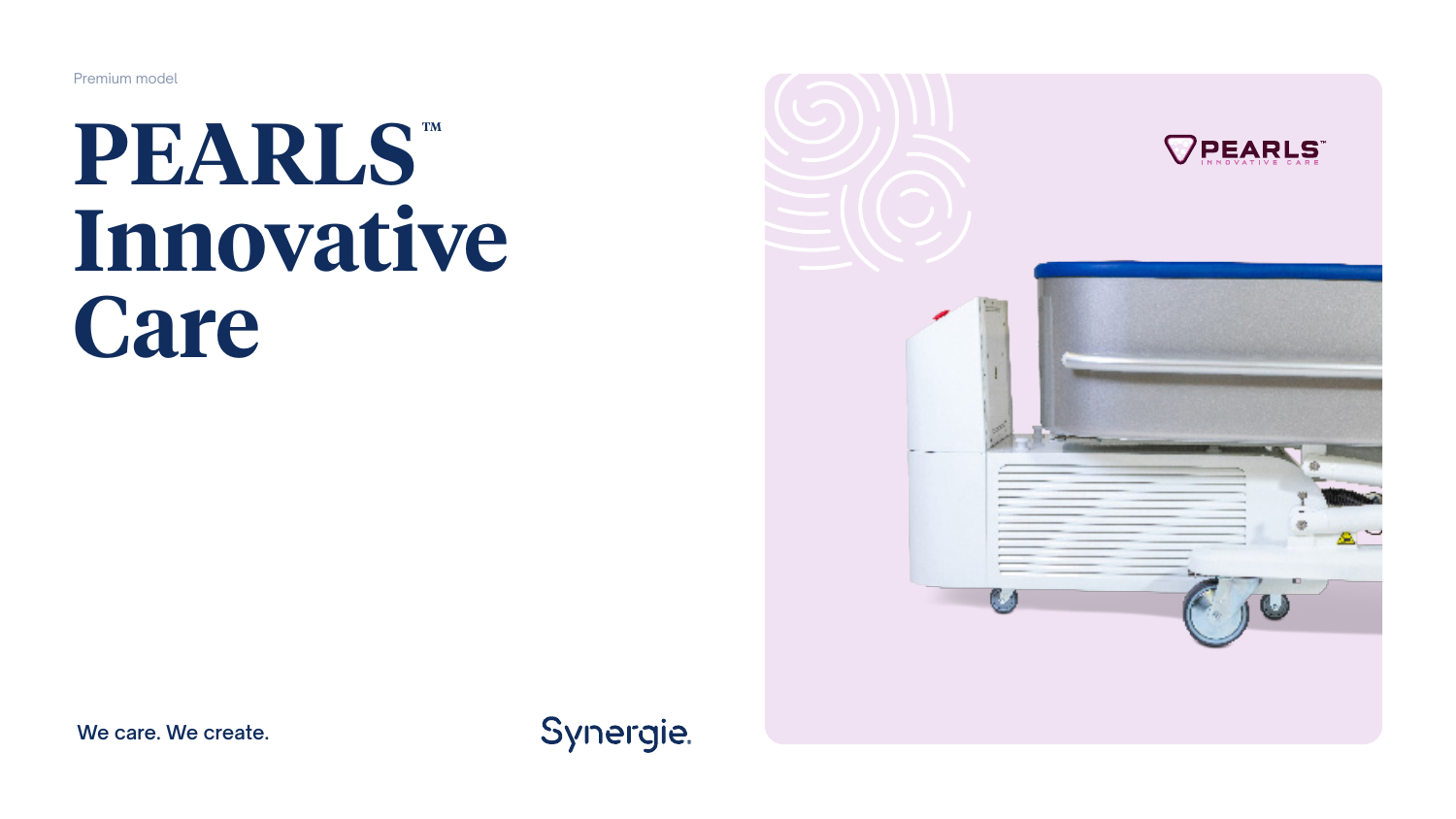

PEARLS™ is the leading-edge model for Air-Fluidised Care (AFC). Valued for its technological advancements, it has clinical benefits with a wide variety of uses. PEARLS™ is designed to fit the human body perfectly and is able to bear more weight.

### **Features**

PEARLS™ has a contemporary design and incorporates solutions based on user feedback from earlier models marketed. It has improved process characteristics which benefit clinical performance and differentiates itself due to the possibilities to mobilize patients.

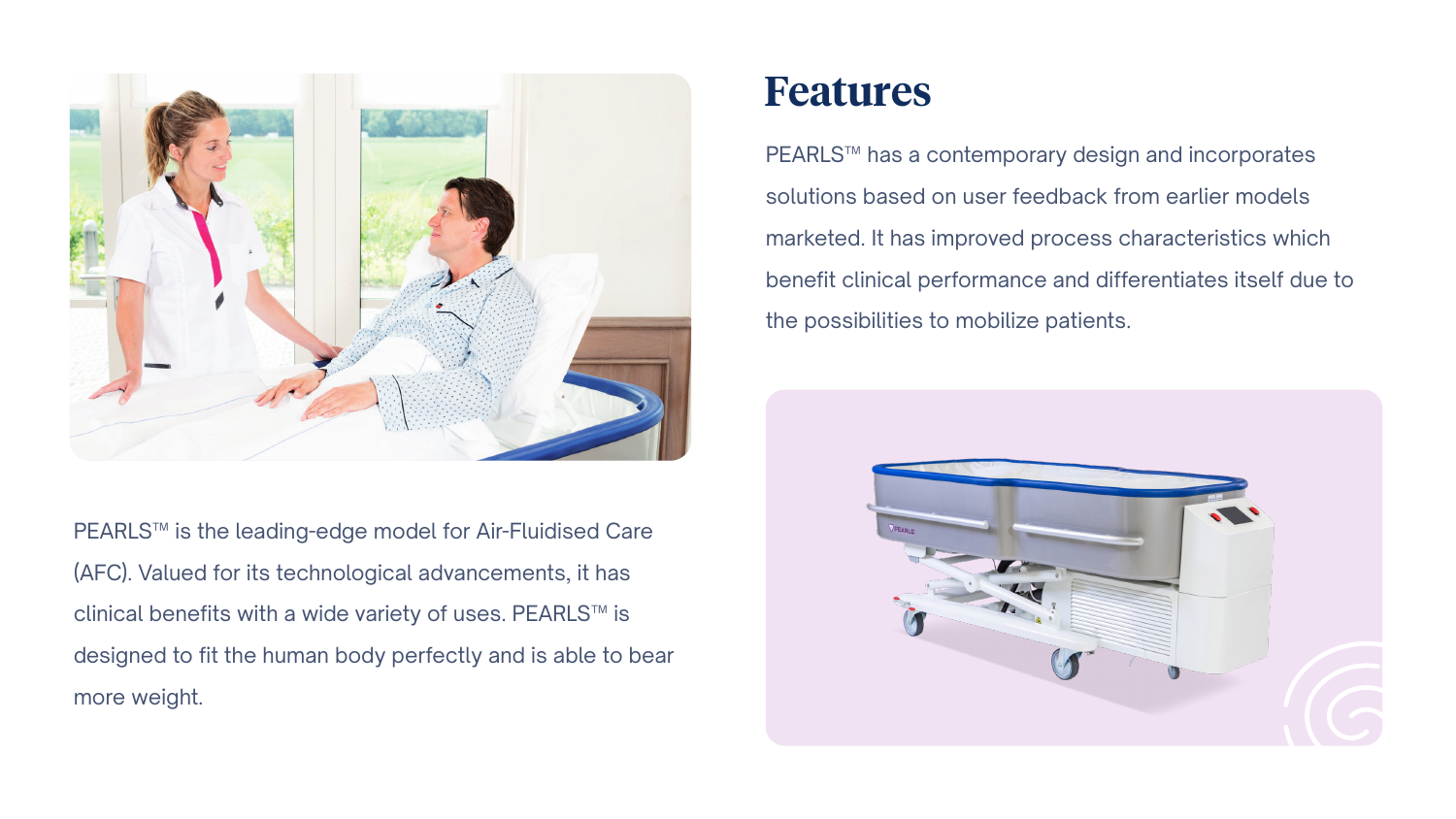

#### **Shaped to fit**

ergonomics.

**Adjustable height**

The wider dimensions of the upper bead section create space for the (larger) patient to fit in the AFC without the elbows resting on the edge.

The frame is adjustable in height, which allows caregivers to choose their preferred working position improving their workplace



#### **Detachable control unit**

A control unit that can be detached from the bed unit during therapy or if it needs to be replaced without disturbing the patient.



#### **COMFORT air flow increase**

A temporarily increase of air flow for easy repositioning of the patient while nursing. Activated by a foot pedal and automatic return to the original air flow intensity.



#### **State of the art cooler/dryer**

The air flow processing is equipped with an upgraded active cooler to control the continuous ventilation around the patient's wounds even at excessive room climates.



#### **Adjustable air flow for mobilization**

Infinite or programmed options for increasing and decreasing the air flow intensity support the patient's mobilization therapy during recovery.



#### **LED under bed night light**

Provides just enough light during the nighttime to see the AFC's contour while checking the patient. Additional light is not necessary.



#### **Integrated decontamination (optional)**

Cleaning and disinfection of the glass beads is possible without the need to remove the glass beads from the device. It guarantees prevention of cross infection between patients.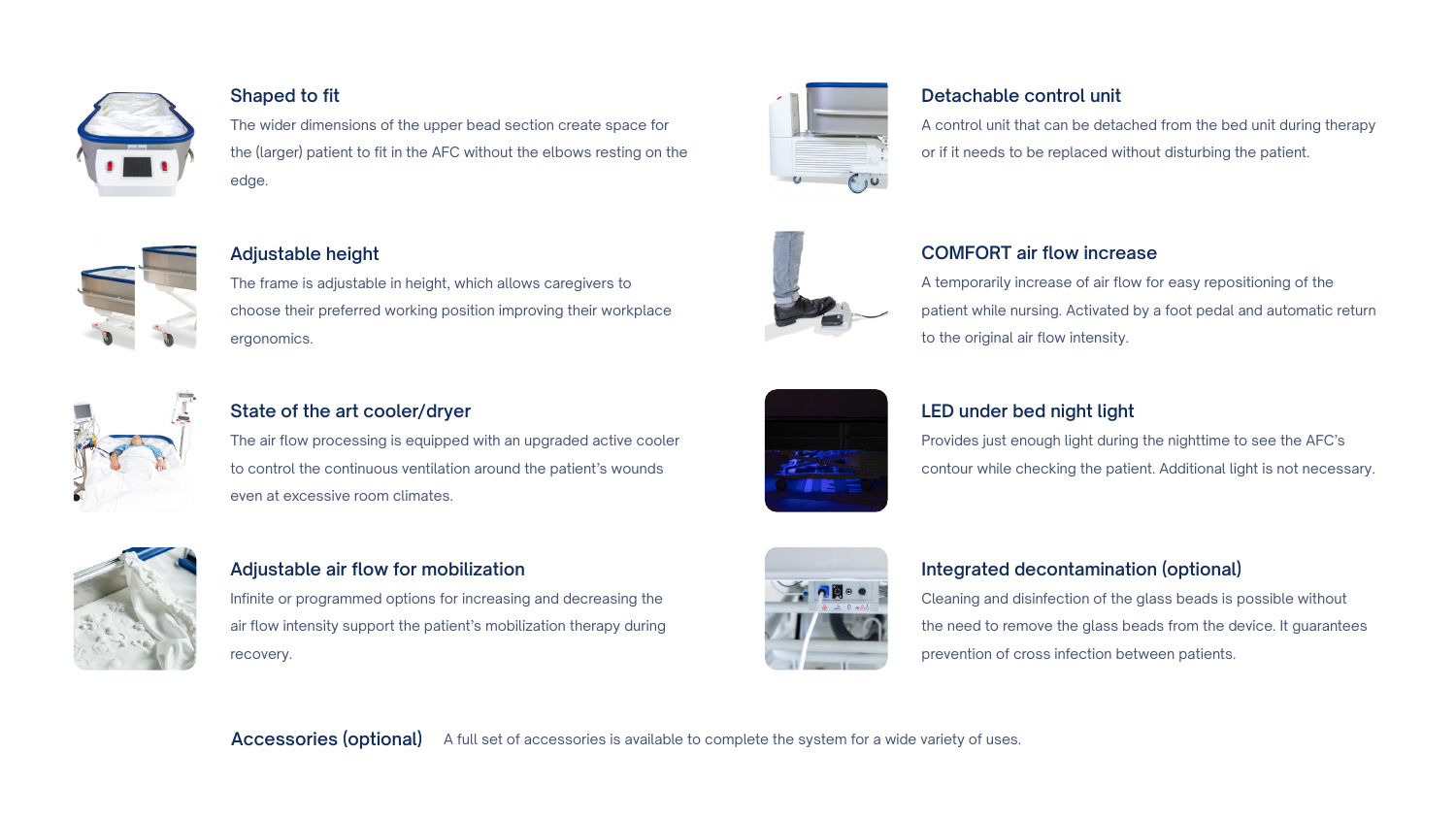### **Datasheet**

#### **Principle properties**

- Silicone coated medical glass beads of 70-140μm, 550 kg (1212.54 lbs)
- High pH-value (9-11) of the medical glass beads to minimize bacteria growth
- Generously proportioned multifilament or monofilament mesh 35μm polvester cover
- Ultra-low interface pressure for different body types and positions

#### **Process specifications**

- Temperature range adjustable from 30°-38°C (86°-100.4°F), differential +/- 1°C (1.8°F)
- Adjustable fluidisation intensity
- Electronic controlled cooler to adapt to different room climates
- Surface level adjustment system for horizontal floor adaption to ensure even fluidization
- Detachable control unit for use up to 6 meters (236.22") distance
- One-sided, easy to access control unit with 2 CPR-buttons
- Visual and audible alarms/alerts with mute function

#### **Optional features**

- Integrated decontamination system
- Pulsating fluidisation intensity program for patient mobilization

#### **Optional accessories**

- Trapeze with triangular patient support pole
- Traction support set with IV pole
- Corner bumpers
- Extension hose for detached use of the control unit, incl. remote CPR
- Manually adjustable backrest
- Adjustable footrest
- External weighing scale (integrated in patient lift)
- PANTASCOPE™ mirror system to enable the immobile patient to communicate

#### **Consumables**

- Filter sheet, permeability 35 microns in different fabrics and dimensions
- Silicone coated medical glass beads in 25 kg (55.12 lbs) packing
- Air filter (F9 class)

#### **Technical data**

- Rated voltage therapy: 230V AC/50Hz or 120V AC/60Hz
- Rated power consumption therapy: 1700VA (230V AC)/ 1900VA (120 VAC)
- Maximum current therapy: 7.8A (230V AC) / 15.8A (120V AC)
- Rated voltage decontamination: 220-240V AC 50/60 Hz
- Rated power consumption decontamination: 3000VA
- Maximum current decontamination: 13A (230V AC)/ 13.5A (220V AC)
- Optimal climate conditions for proper functioning: 25-30˚C (77- 86˚F), RH55%
- Hour counters for clinical and technical registrations
- Sound level at patient position: 54 dB(A)

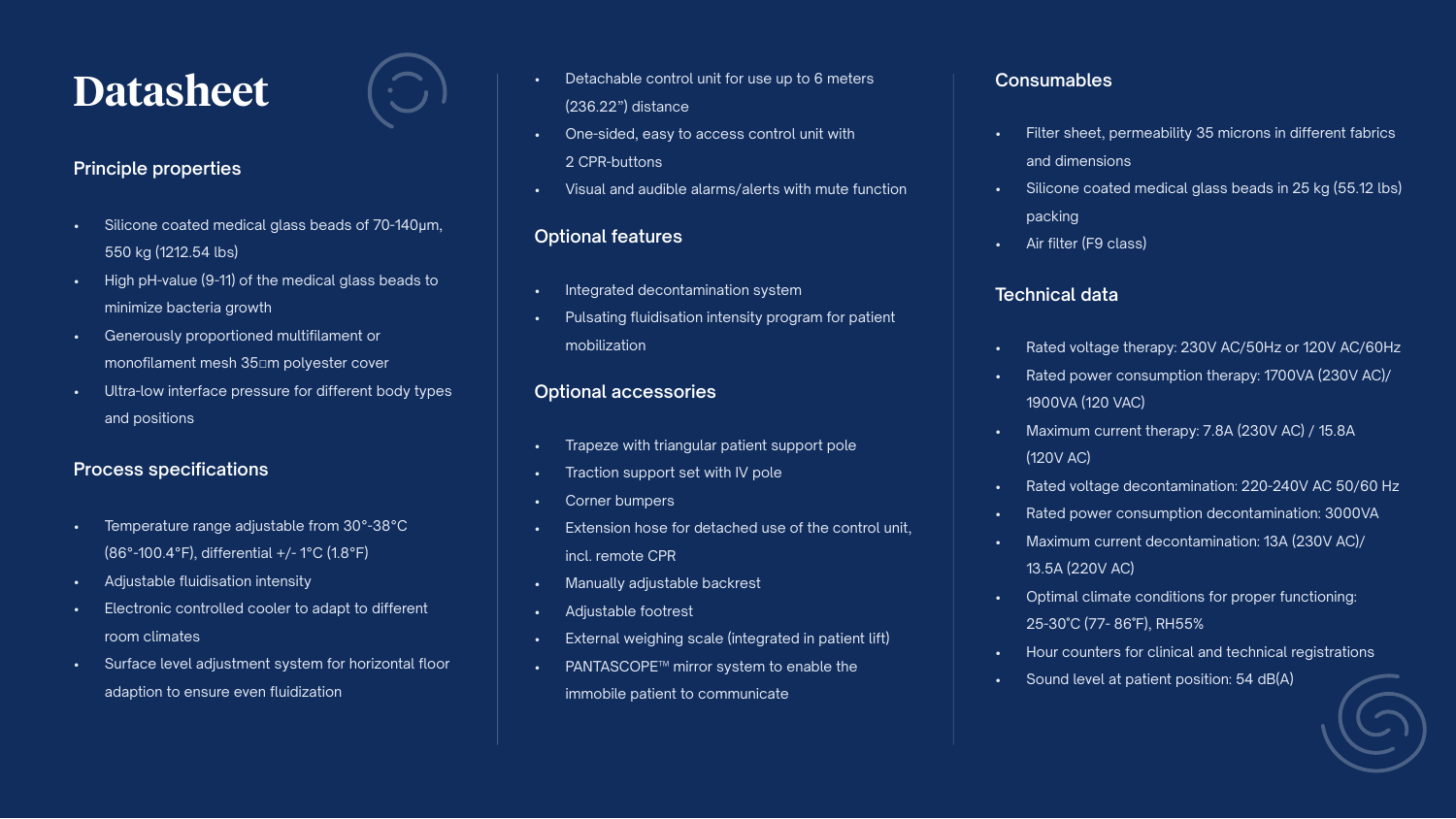#### **Mechanical data**

- Glass fiber reinforced outer tub and full AISI316 inner section for clean environment
- Exchangeable control unit for easy service in case of a technical disturbance
- Bed provided with swivel castors for easy transportation, 2 castors provided with a central brake and 2 with straight direction option
- Control unit provided with castors for easy transportation

#### **Dimensions and weights**

- Low position: 91 cm (35.82")
- High position: 122 cm (48.03")
- Overall length: 253,5 cm (99.80")
- Maximum width: 115 cm (45.28")
- Head elevation range: 10° 55° (optional)
- Bed frame ground clearance: 18,3 cm (7.20")
- Castor size: 16 cm (6.3")
- Max width of the bead section: 111 cm (43.70")
- Min width of the bead section: 89 cm (35.04")
- Length of the bead section: 240 cm (94.49")
- Empty weight complete AFCS: 410 kg (903.89 lbs)
- Control unit: 110 kg (242.51 lbs)
- AFCS filled with glass beads: 960 kg (2,116.44 lbs)

#### **Patient range**

- Patient weight:  $15 150*$  kg  $(33 330*$  lbs)
- Maximum patient height: 210 cm (82.68")

#### **Safety features**

- Protected against an over temperature of 40°C (104°F) and higher: audible and visible alarm, deactivation of all functions
- Protected against overload of air compressor, condensing unit and heating
- Audible and visible alarm of >3°C (>5.4°F) deviation of set temperature
- Auto re-start of therapy after power break
- Strict protocol for decontamination starting procedure (authorized staff only)
- Temperature and pressure sensor with incorporated detection to indicate possible defect(s)
- CPR function

#### **Safety standards**

- Approved for IEC60601
- Certified QMS for ISO13485:2016



\* conditional to clinical circumstances